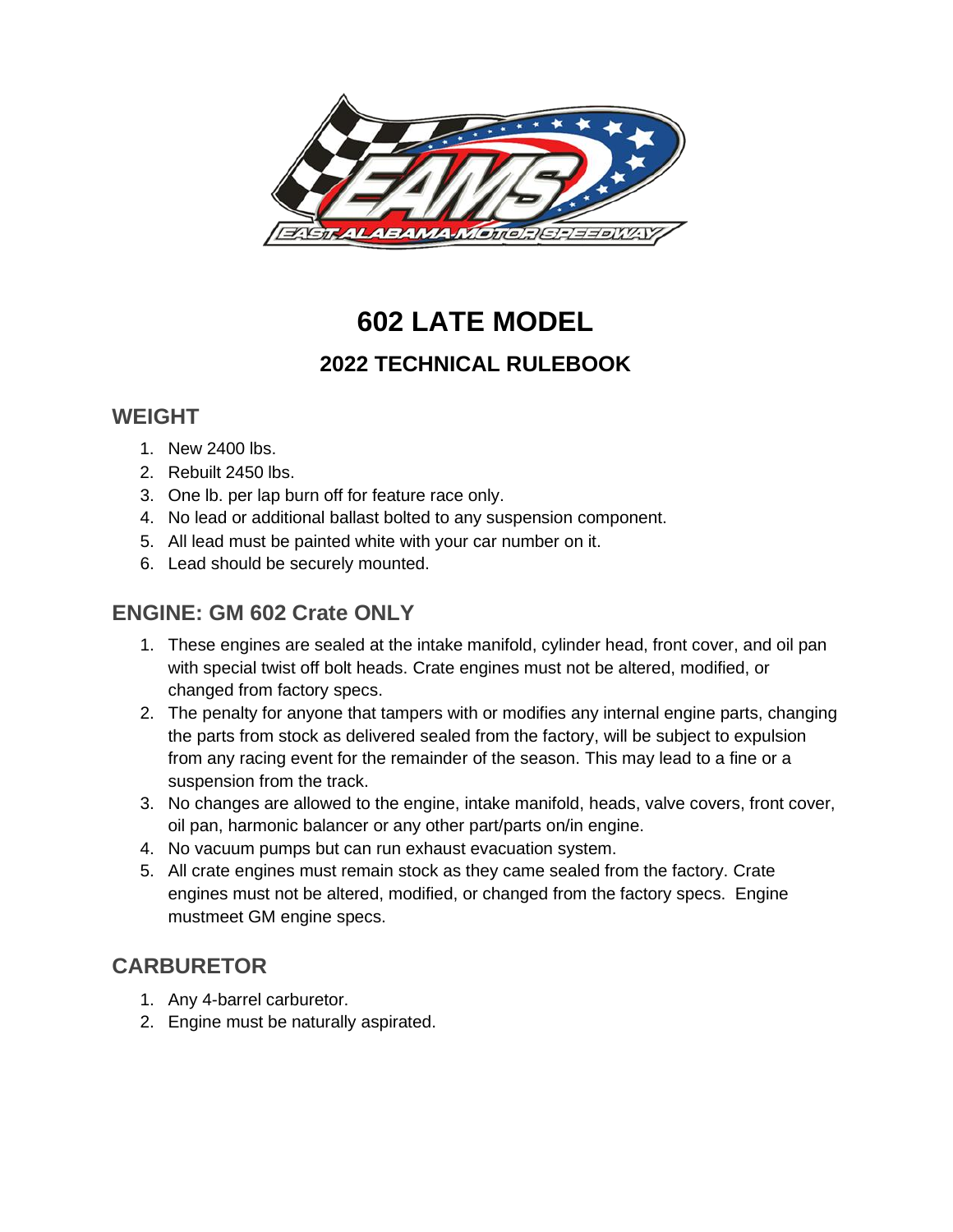3. May use one carburetor spacer, 1" maximum: 1.350" maximum including gaskets. One gasket between intake and spacer and one gasket between spacer and carburetor. Spacer may not protrude into intake in any way.

## **FUEL SYSTEM**

- 1. No electric pumps permitted.
- 2. Pump gas or racing fuel. E-85 is ok. No methanol, alcohol, nitrous oxide, nitromethane, MTBE, hydrazine, or ethylhexanol. Any fuel tested and found to contain any of the above will be deemed illegal.
- 3. Any fuel with a specific gravity exceeding .744 at 60 degrees will be deemed illegal. E85 specific gravity not to exceed .786 at 60 degrees. Fuel samples may be taken at any time during an event.

# **IGNITION**

- 1. Any electronic ignition system, MSD or HEI.
- 2. No magnetos.
- 3. No traction control.

# **TRANSMISSION**

- 1. Standard 4-speed or automatic transmission. Aftermarket SAFETY bell housing and automatic cases permitted.
- 2. Bert or Brinn transmission allowed.
- 3. Transmissions must have two working gears, forward and a reverse gear.
- 4. A ball spline or roller slide transmission must run a carbon fiber driveshaft. This is a safety requirement.

# **REAREND**

- 1. Standard quick change rear end permitted.
- 2. No titanium or exotic material axles, spools, gears, or other materials inside the rear end.
- 3. No open tube rear ends allowed.
- 4. No independent rear end suspension allowed.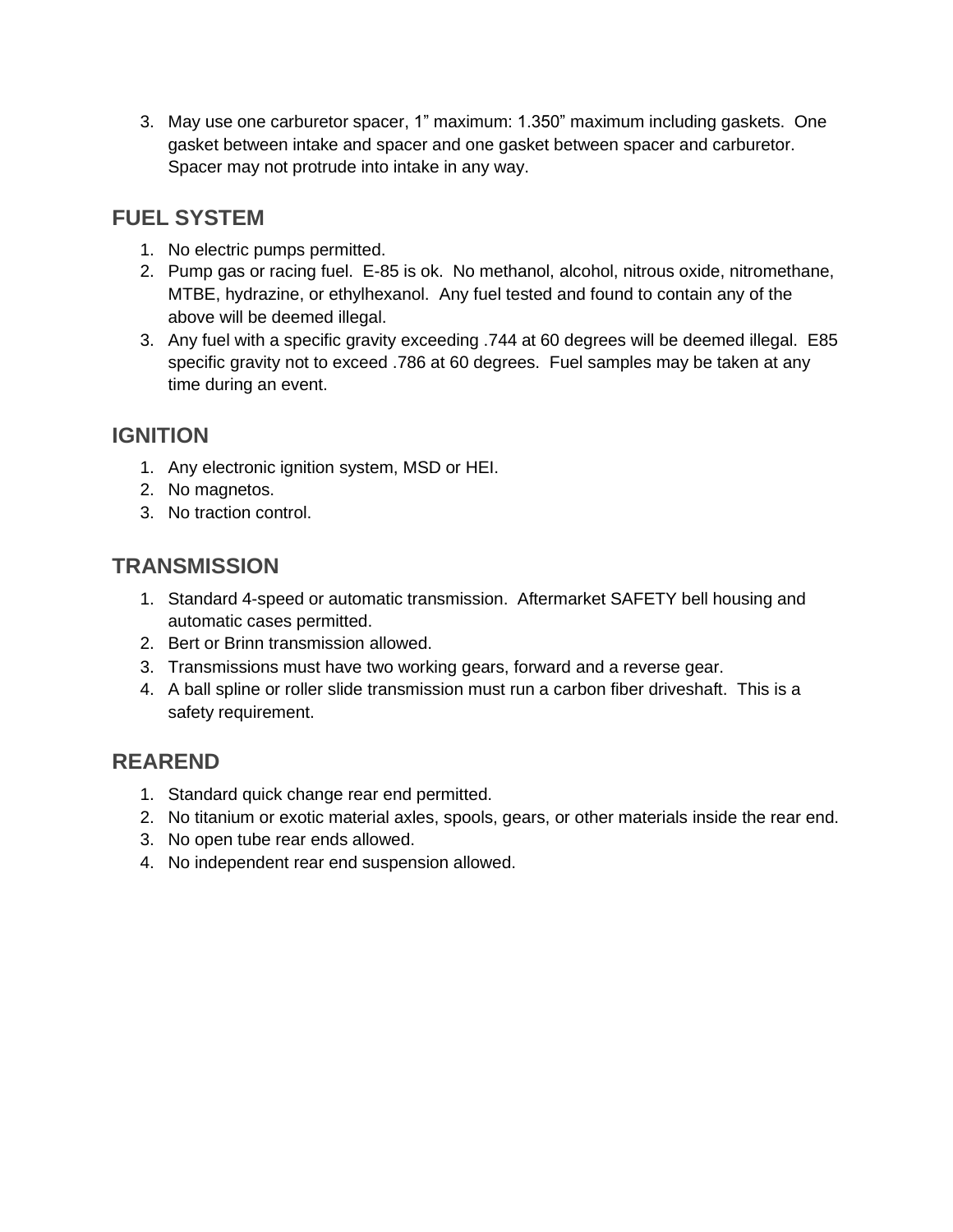#### **ENGINE POSITION:**

1. 6  $\frac{1}{2}$  inches from center of ball joint to #1 spark plug,  $\frac{1}{2}$  inch tolerance. 50 lb weight penalty for every ½ inch out of tolerance mounted in front of water pump.

# **FRAME:**

- 1. 103-inch wheelbase minimum, 1 inch tolerance.
- 2. Any late model chassis allowed, square tube or round tube.
- 3. No aluminum frames.
- 4. Square tube frames must be a minimum of 2" x 2" tubing; round tube must be a minimum of 1  $\frac{3}{4}$ " tubing. Full racing roll cage mandatory, 1  $\frac{1}{2}$  OD x .083 steel tubing minimum.

## **SUSPENSION**

*Standard late model suspension only (4 bar, swingarm, z-link, etc*.)

- 1. No spring loaded or shock-type 4 bar rods allowed. Rods may be constructed of steel/aluminum and be solid.
- 2. No torsion bars.
- 3. One mechanical traction device allowed (5th coil, torque link, or pull bar) NOT BOTH.
- 4. One 90/10 shock allowed horizontally over rear end. One coil spring per corner of car. One coil spring for the 5th coil and one coil spring for the 6th coil allowed. Take up springs are permitted.
- 5. Any single spring ok.
- 6. LRF in front shock (traction shock) allowed.
- 7. Spring rubbers allowed.
- 8. Bump stops allowed.

## **SHOCKS**

- 1. One (1) working shock per wheel except left rear (LRF OK). One (1) 5th Coil Shock Only. NO single adjustable or double adjustable shocks allowed. NO canister style or remote adjustable shocks permitted. NO externally adjustable shocks. Schrader Valve Shocks OK. NO Internal Bumpstops. NO Air Shocks or Spring Cages Allowed. No "Thru Rod" or Inerter Shocks.
- 2. One (1) 90/10 shock allowed to be mounted on top of rear end.

#### **BODY**

#### EAMS BODY RULES APPLY

- 1. Light tube bracing behind bumpers. No pipes or push bars in front of bumpers.
- 2. Spoiler 8-inch maximum height by 72 inches wide. Side spoiler refer to diagram.
- 3. All body panels must be solid, no holes, slots, or air gaps.
- 4. Deck height is 38" to top of the T-bar (1 inch tolerance). No bent orcurved T-bars allowed.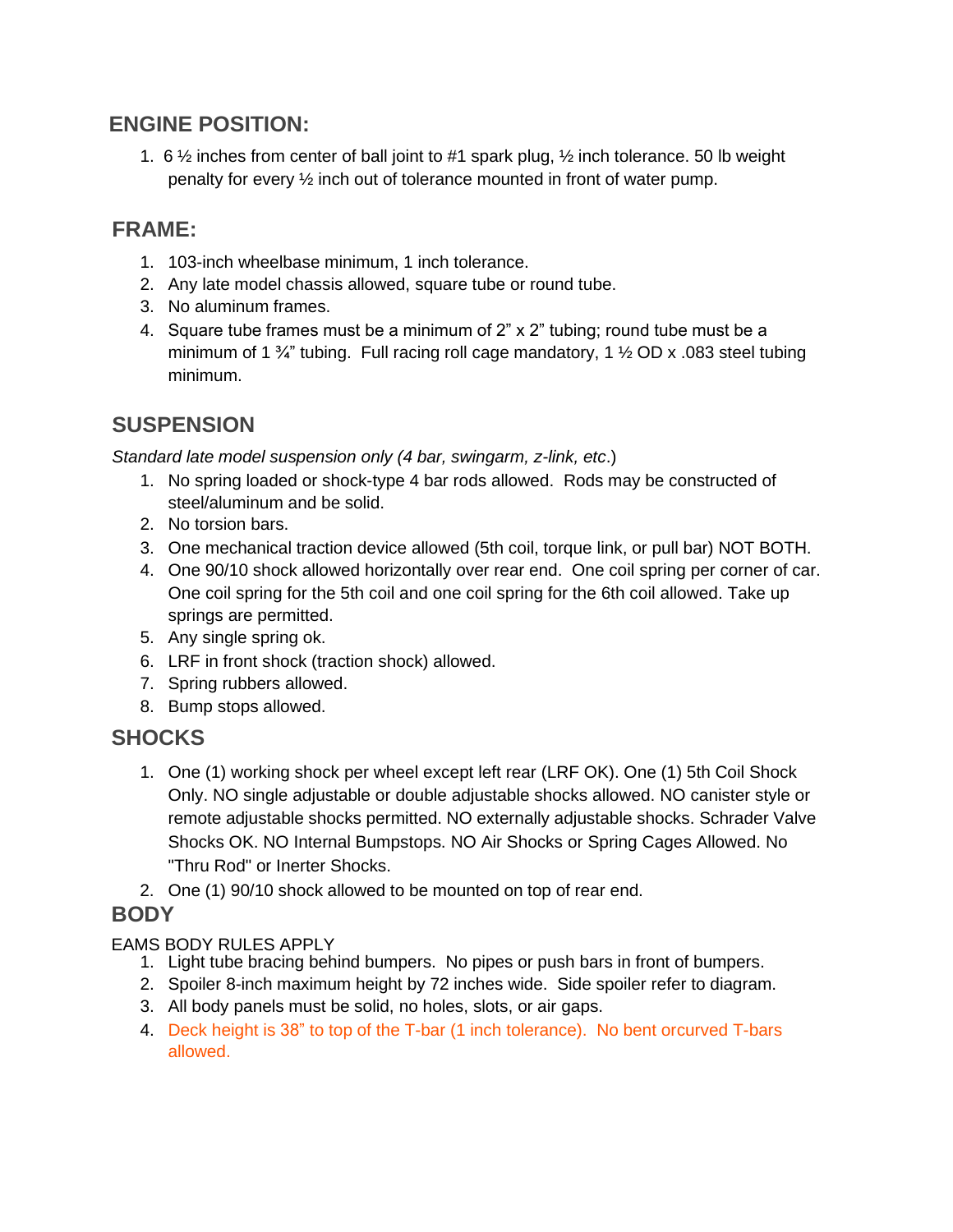#### **WHEELS**

- 1. Any wheel, 14" maximum width. Bead lock permitted, any position.
- 2. Wide 5 wheels and adapters permitted.

#### **TIRES**

- 1. Any Hoosier 1350, 1600, D21 or D55 or equivalent.
- 2. Grooving and siping are ok.
- 3. No chemical treating or altering. Subject to durometer testing and sampling.

#### **SAFETY**

- 1. Approved helmet and full fire-resistant driver's suit required.
- 2. 50 lb. weight break for head and neck restraint and/or full containment seat.
- 3. All cars must have 3" lap belt and 2" shoulder harness and crotch strap MINIMUM and must be attached to roll cage. Must be less than three years old.
- 4. All cars must have an approved fire extinguisher, securely mounted, within easy reach of the driver. A 5 lb. halon system is recommended.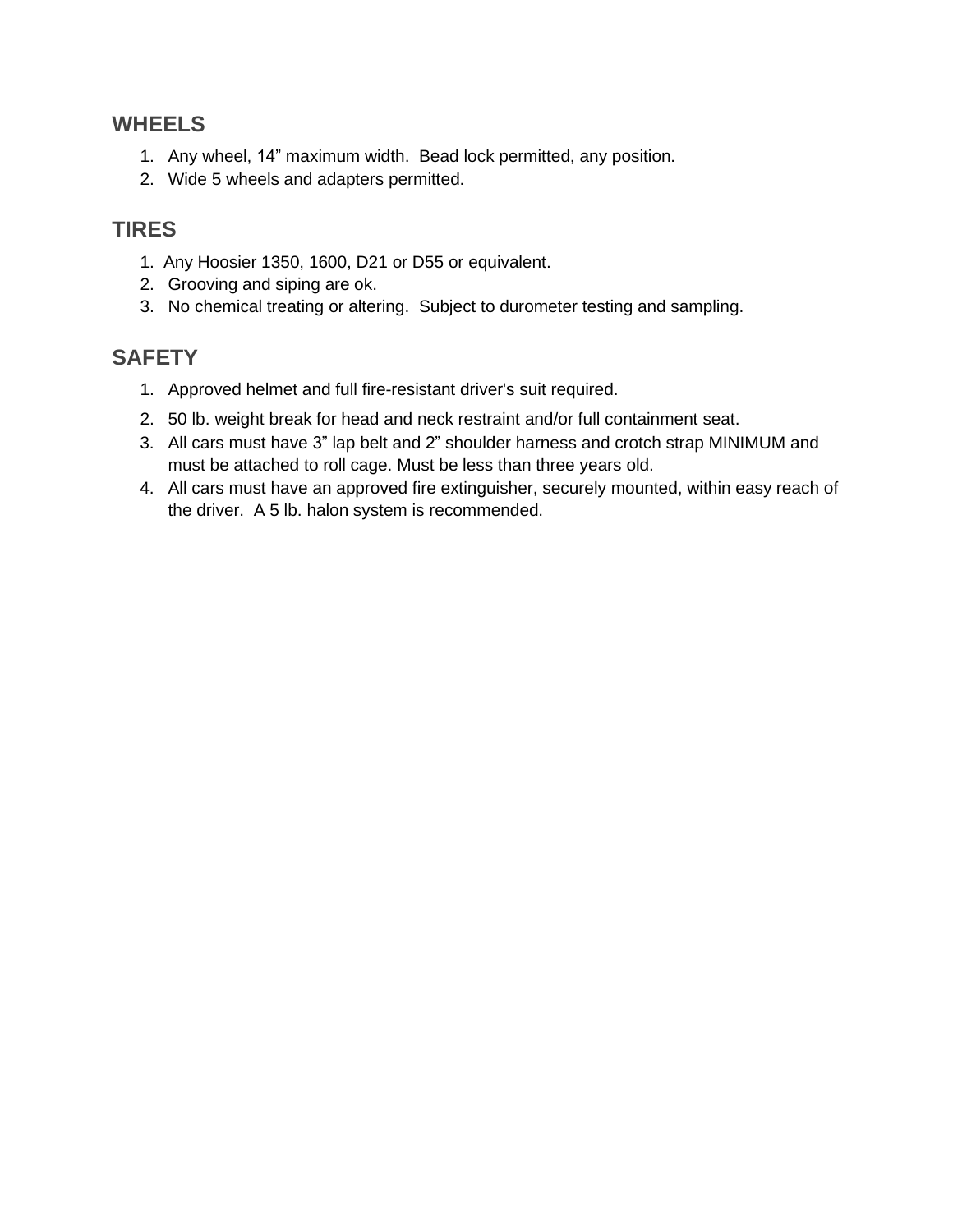

#### LATE MODEL REAR QUARTER PANEL OPTIONS



OPTION 1

REAR DECKS MUST TAPER FROM SEVENTY-SIX INCHES (76"), AS MEASURED AT THE TOP OVER THE REAR HUBS, UNIFORMLY BACK TO SEVENTY-TWO INCHES (72") AT THE SPOILER, EQUALLY ON BOTH SIDES



#### OPTION 2

REAR DECKS MUST TAPER FROM SEVENTY-SIX INCHES (76"), AS MEASURED AT THE TOP OVER THE REAR HUBS, UNIFORMLY BACK TO SEVENTY-TWO INCHES (72") AT THE SPOILER, EQUALLY ON THE LEFT SIDE ONLY